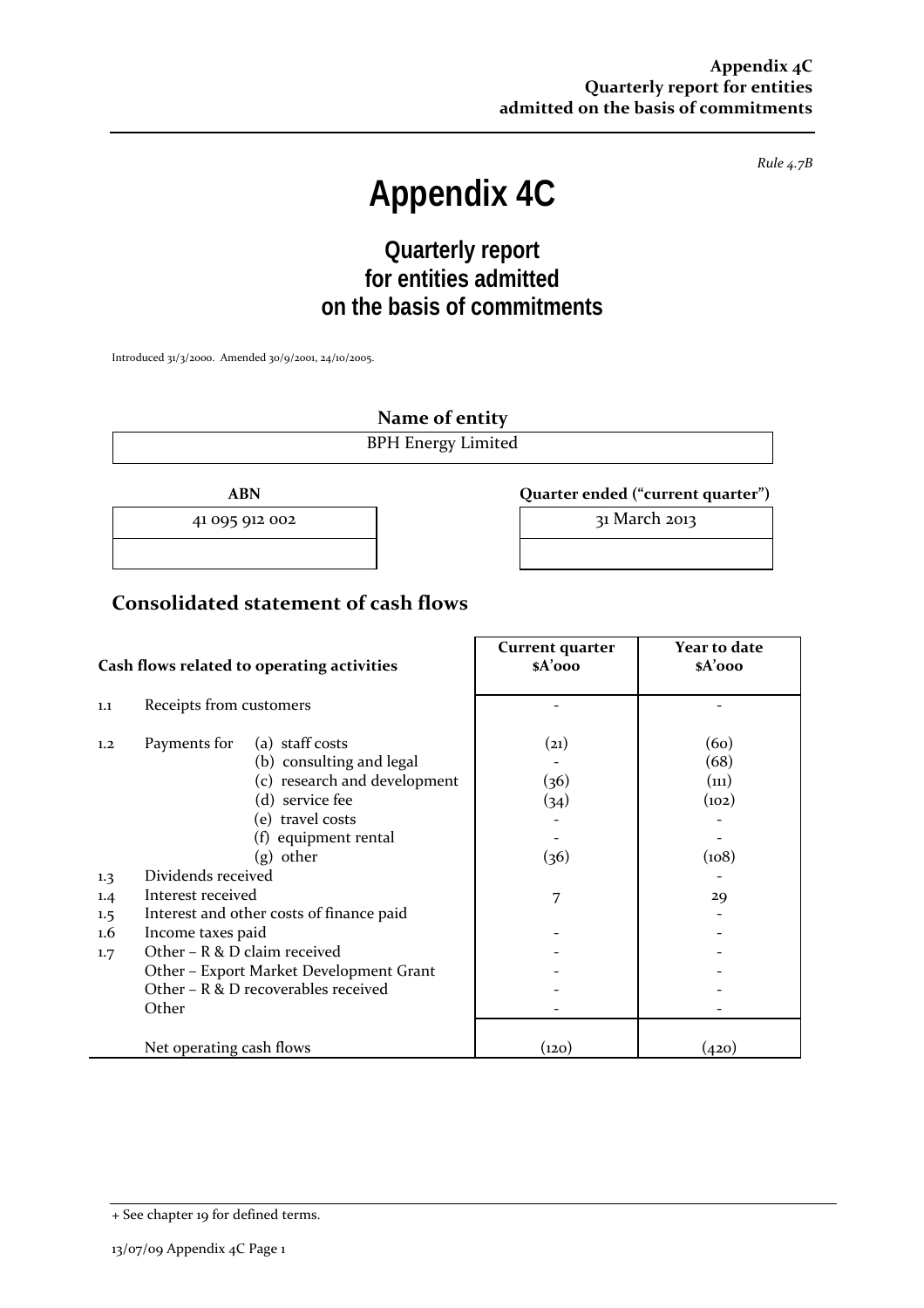|              |                                                                                     | <b>Current quarter</b><br>\$A'ooo | Year to date<br>\$A'ooo |
|--------------|-------------------------------------------------------------------------------------|-----------------------------------|-------------------------|
| 1.8          | Net operating cash flows (carried forward)                                          | (120)                             | (420)                   |
|              | Cash flows related to investing activities                                          |                                   |                         |
| 1.9          | Payment for acquisition of:                                                         |                                   |                         |
|              | (a) businesses (item 5)                                                             |                                   |                         |
|              | (b) equity investments                                                              |                                   |                         |
|              | (c) intellectual property                                                           |                                   |                         |
|              | (d) physical non-current assets                                                     |                                   |                         |
|              | (e) other non-current assets - prepayments                                          |                                   |                         |
| 1.10         | Proceeds from disposal of:                                                          |                                   |                         |
|              | (a) businesses (item 5)                                                             |                                   |                         |
|              | (b) equity investments                                                              |                                   |                         |
|              | (c) intellectual property                                                           |                                   |                         |
|              | (d) physical non-current assets                                                     |                                   |                         |
|              | (e) other non-current assets                                                        |                                   |                         |
| 1.11         | Loans to other entities                                                             |                                   | (250)                   |
| 1.12         | Loans repaid by other entities                                                      | 30                                | 30                      |
| 1.13         | Other (provide details if material)                                                 |                                   |                         |
|              | Net investing cash flows                                                            | 30                                | (220)                   |
| 1.14         | Total operating and investing cash flows                                            | (90)                              | (640)                   |
|              | Cash flows related to financing activities                                          |                                   |                         |
| 1.15         | Proceeds from issues of shares, options, etc.                                       |                                   |                         |
| 1.16         | Proceeds from sale of forfeited shares                                              |                                   |                         |
| 1.17         | Proceeds from borrowings                                                            |                                   |                         |
| 1.18         | Repayment of borrowings                                                             |                                   |                         |
| 1.19         | Dividends paid                                                                      |                                   |                         |
| 1.20         | Other (provide details if material)                                                 |                                   |                         |
|              | Net financing cash flows                                                            |                                   |                         |
|              | Net increase (decrease) in cash held                                                | (90)                              | (640)                   |
| 1.21<br>1.22 | Cash at beginning of quarter/year to date<br>Exchange rate adjustments to item 1.20 | 1,249                             | 1,799                   |
| 1.23         | Cash at end of quarter                                                              | 1,159                             | 1,159                   |

<sup>+</sup> See chapter 19 for defined terms.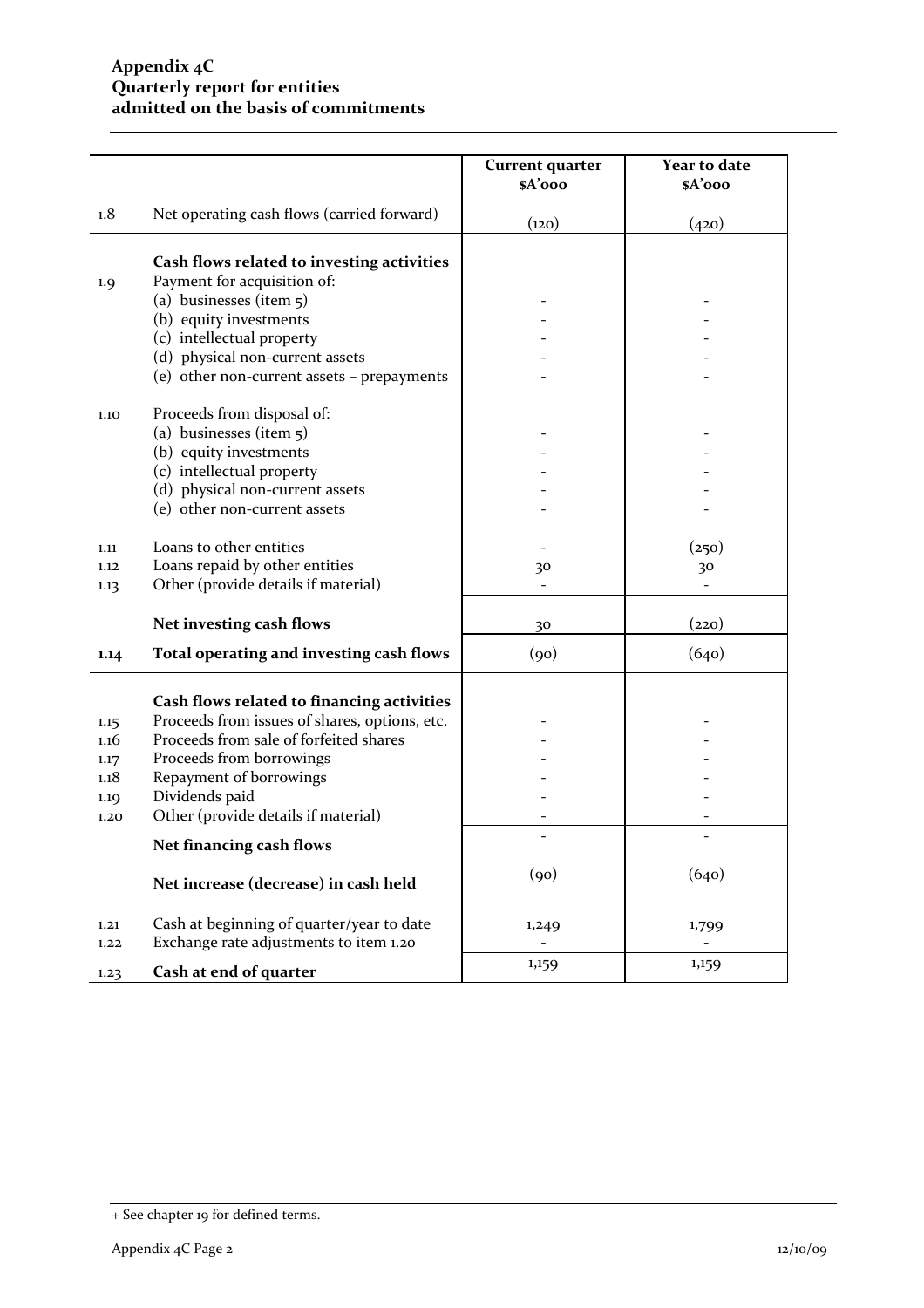# **Payments to directors of the entity and associates of the directors Payments to related entities of the entity and associates of the related entities**

|      |                                                                  | Current quarter<br>\$A'ooo |
|------|------------------------------------------------------------------|----------------------------|
| 1.24 | Aggregate amount of payments to the parties included in item 1.2 |                            |
| 1.25 | Aggregate amount of loans to the parties included in item 1.11   |                            |
| 1.26 | Explanation necessary for an understanding of the transactions   |                            |

#### **Non‐cash financing and investing activities**

- 2.1 Details of financing and investing transactions which have had a material effect on consolidated assets and liabilities but did not involve cash flows
- 2.2 Details of outlays made by other entities to establish or increase their share in businesses in which the reporting entity has an interest

# **Financing facilities available**

*Add notes as necessary for an understanding of the position. (See AASB 1026 paragraph 12.2).*

|     |                             | Amount available<br>$$A'$ 000 | <b>Amount</b> used<br>$$A'$ 000 |
|-----|-----------------------------|-------------------------------|---------------------------------|
| 3.1 | Loan facilities             |                               |                                 |
| 3.2 | Credit standby arrangements |                               |                                 |

<sup>+</sup> See chapter 19 for defined terms.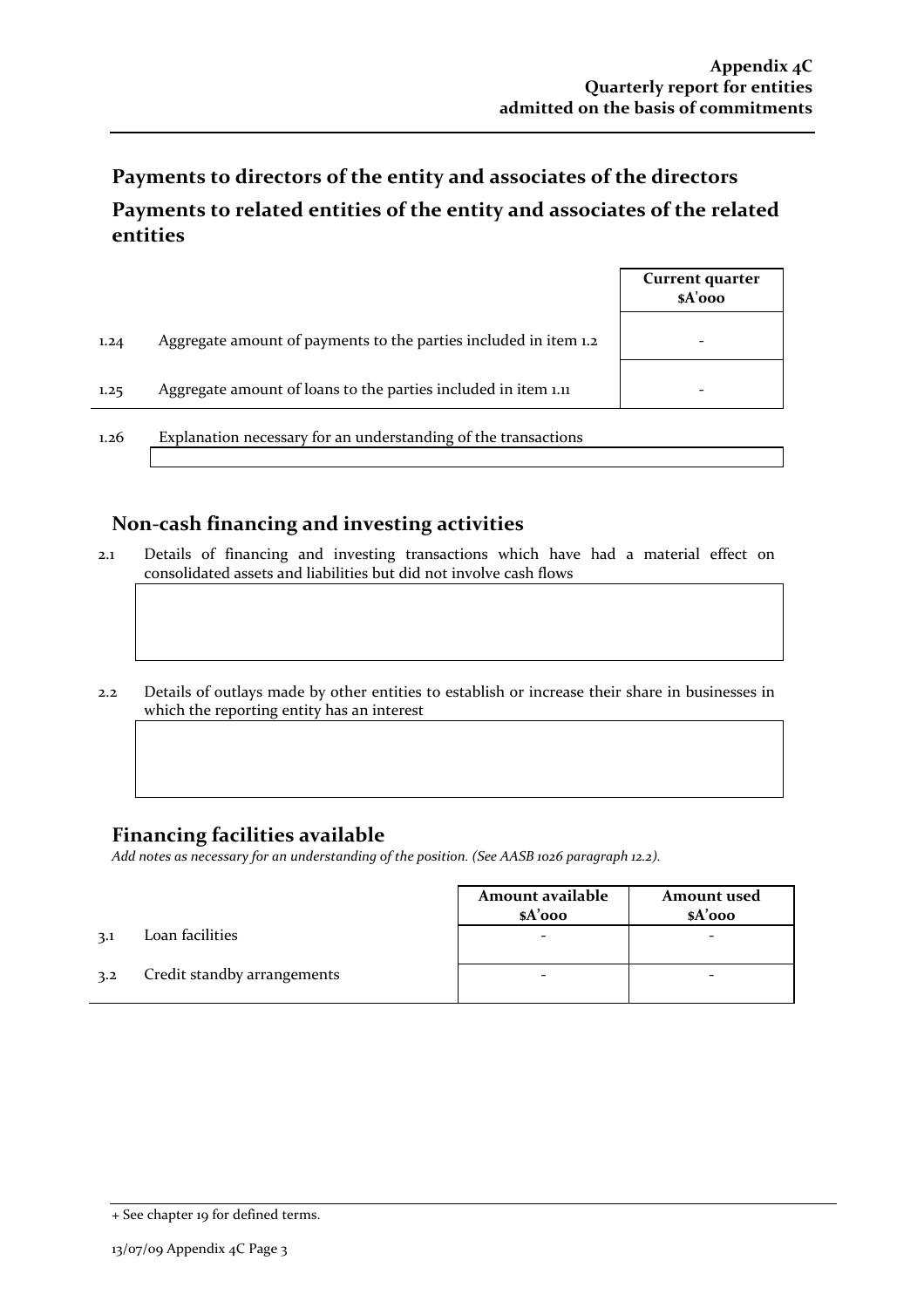## **Reconciliation of cash**

|     | Reconciliation of cash at the end of the quarter (as<br>shown in the consolidated statement of cash flows)<br>to the related items in the accounts is as follows. | Current quarter<br>\$A'ooo | Previous quarter<br>\$A'ooo |
|-----|-------------------------------------------------------------------------------------------------------------------------------------------------------------------|----------------------------|-----------------------------|
| 4.1 | Cash on hand and at bank                                                                                                                                          | 1,151                      | 1241                        |
| 4.2 | Deposits at call                                                                                                                                                  | 8                          | 8                           |
| 4.3 | Bank overdraft                                                                                                                                                    |                            |                             |
| 4.4 | Other (provide details)                                                                                                                                           |                            |                             |
|     | Total: cash at end of quarter (item 1.23)                                                                                                                         | 1,159                      | 1,249                       |

# **Acquisitions and disposals of business entities**

|     |                                              |          | <b>Acquisitions</b><br>(Item 1.9(a)) | <b>Disposals</b><br>(Item 1.10(a)) |
|-----|----------------------------------------------|----------|--------------------------------------|------------------------------------|
| 5.1 | Name of entity                               |          |                                      |                                    |
| 5.2 | Place<br>incorporation<br>registration       | of<br>or |                                      |                                    |
| 5.3 | Consideration for<br>acquisition<br>disposal | or       |                                      |                                    |
| 5.4 | Total net assets                             |          |                                      |                                    |
| 5.5 | Nature of business                           |          |                                      |                                    |

## **Compliance statement**

- 1 This statement has been prepared under accounting policies which comply with accounting standards as defined in the Corporations Act (except to the extent that information is not required because of note 2) or other standards acceptable to ASX.
	- 2 This statement does give a true and fair view of the matters disclosed.

DAnbrosin

Sign here: ............................................................ Date: 9 April 2013 Director

<sup>+</sup> See chapter 19 for defined terms.